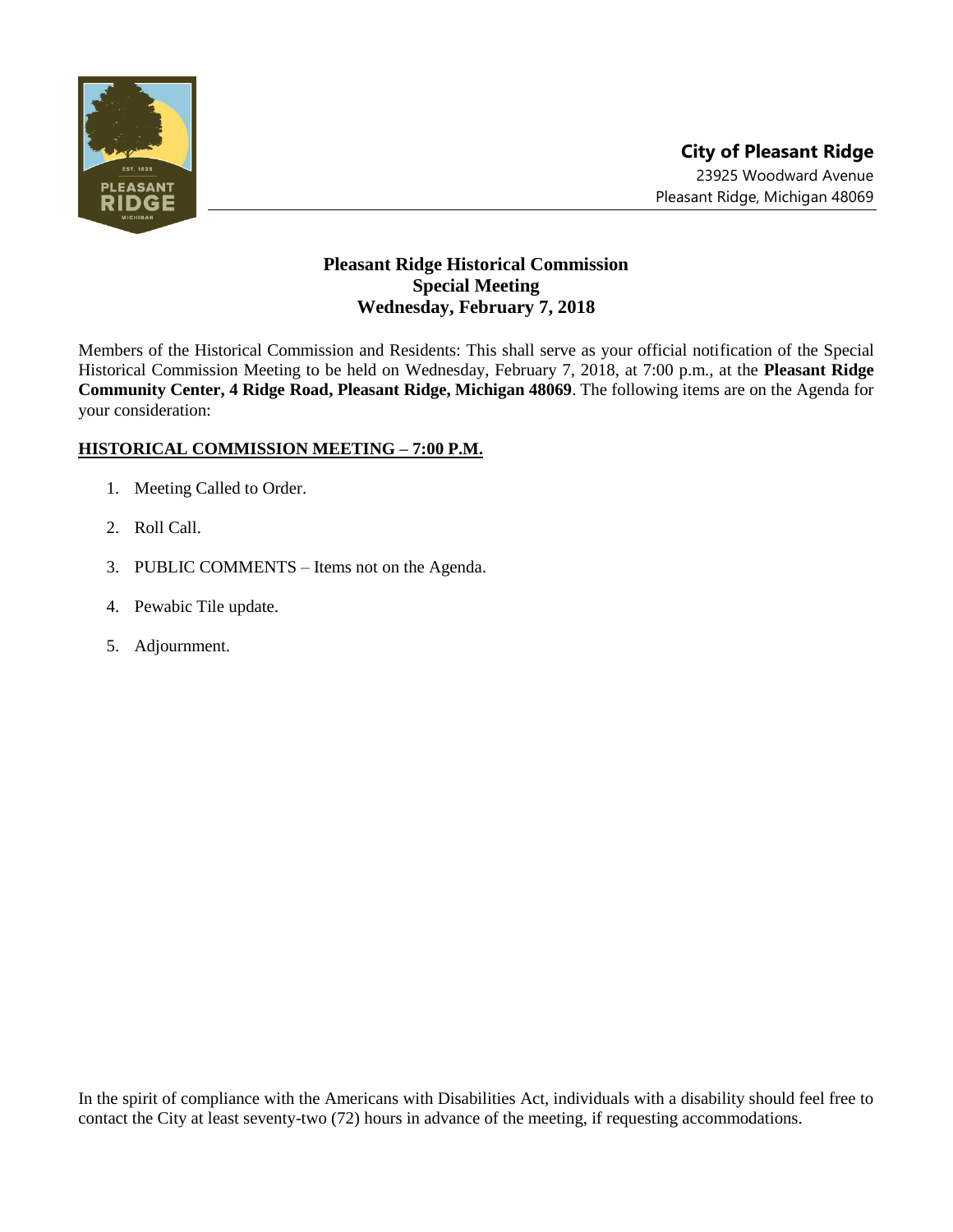Report to Historic Commission regarding Pewabic proposal for tile Discount

In November 2017 we ordered 50 4 by 4 inch green Pewabic tiles to sell in the community. Our cost for those files is \$27 per tile plus a \$185 mold fee. When the employees at Pewabic pulled the mold to begin production of our order they pulled the wrong mold and used the mold for the 8" round tile that we have presented to owners of the 100 year old homes. That tile costs \$80.

They have 44 tiles in bisque that they are willing to sell to us for 50% off or \$40 per tile. The total is \$1760. A tile in bisque has been created but not glazed.

- 1) We must decide if we want to purchase the 44 f of tiles for \$1760
- 2) If so, we must choose a color for the tile. The green originally purchased is no longer available.

I have the samples Pewabic provided in November as well my own green 4 by 4 tile. I will have those and some pictures of other tile colors at the meeting.

Lauran Howard, January 28, 2018